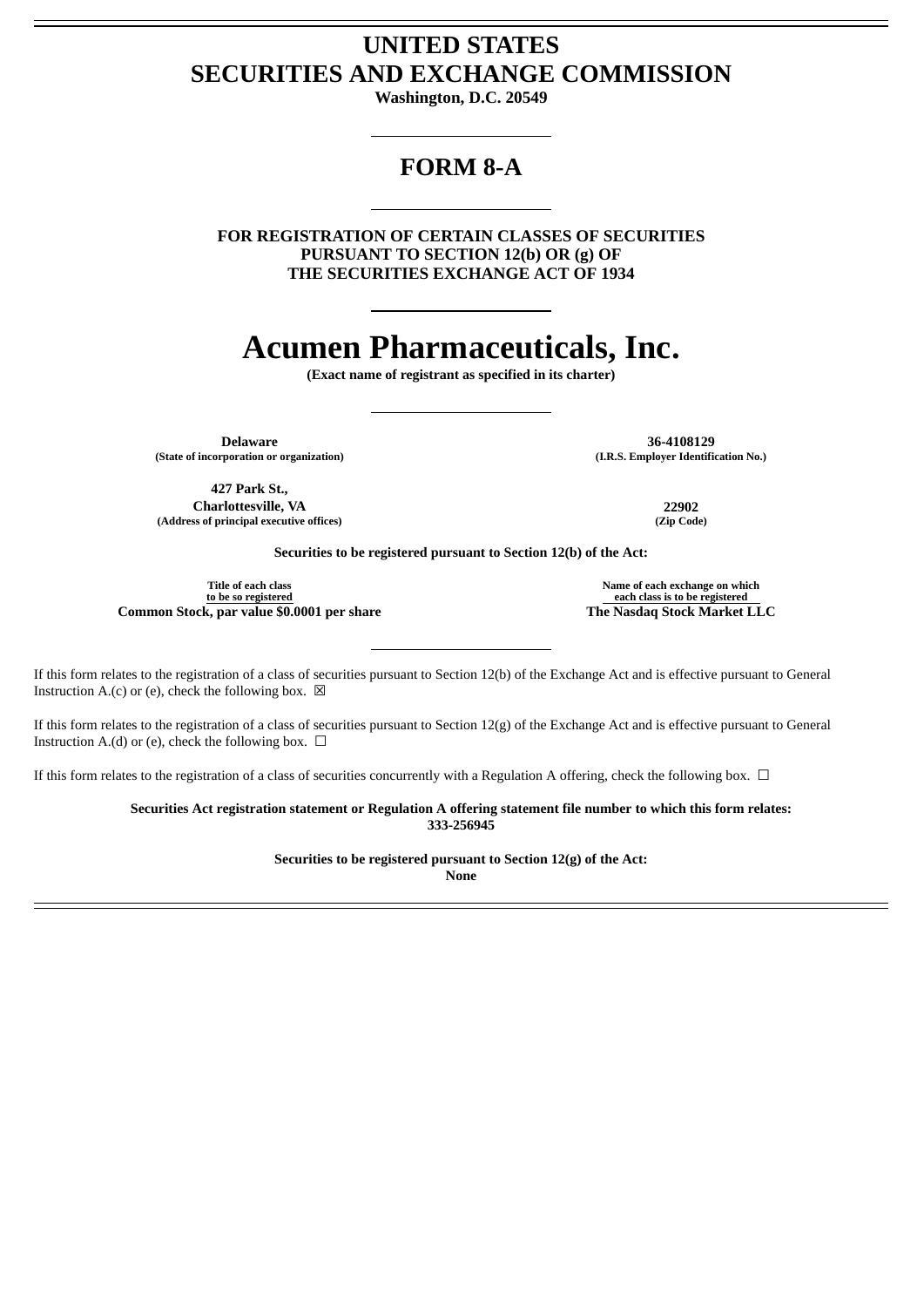#### **Item 1. Description of Registrant's Securities to be Registered.**

A description of the common stock, par value \$0.0001 per share, of Acumen Pharmaceuticals, Inc., a Delaware corporation (the "*Registrant*"), to be registered hereunder is contained in the section titled "Description of Capital Stock" in the prospectus forming part of the Registrant's Registration Statement on Form S-1 (File No. 333-256945), initially filed with the Securities and Exchange Commission (the "*Commission*") on June 9, 2021, as subsequently amended from time to time (the "*Registration Statement*"), and is incorporated herein by reference. Any form of prospectus subsequently filed by the Registrant with the Commission pursuant to Rule 424(b) under the Securities Act of 1933, as amended, that constitutes part of the Registration Statement shall be deemed to be incorporated herein by reference.

#### **Item 2. Exhibits.**

Under the Instructions as to Exhibits with respect to Form 8-A, no exhibits are required to be filed because no other securities of the Registrant are registered on The Nasdaq Stock Market LLC and the securities registered hereby are not being registered pursuant to Section  $12(g)$  of the Securities Exchange Act of 1934, as amended.